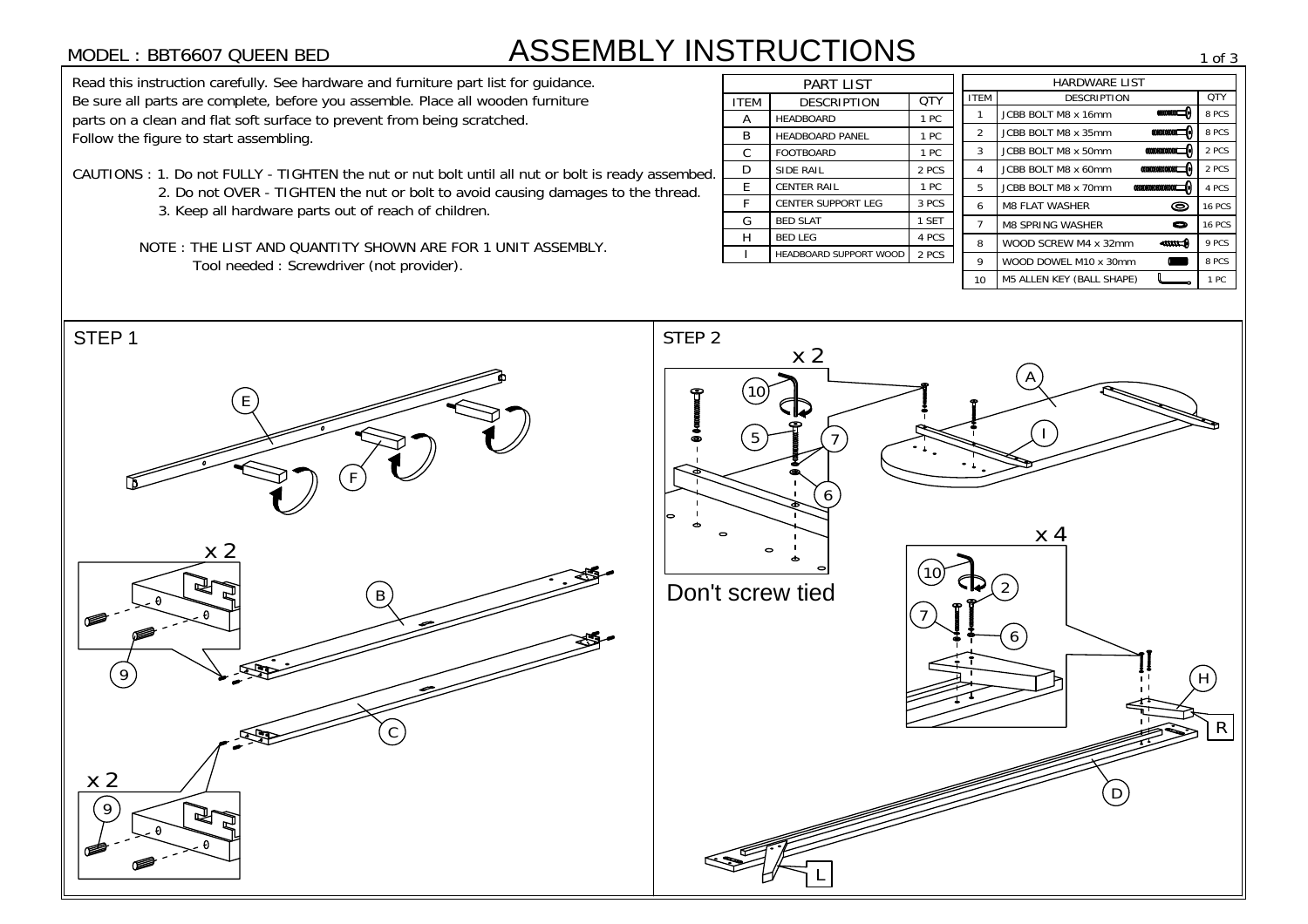## ASSEMBLY INSTRUCTIONS 2013